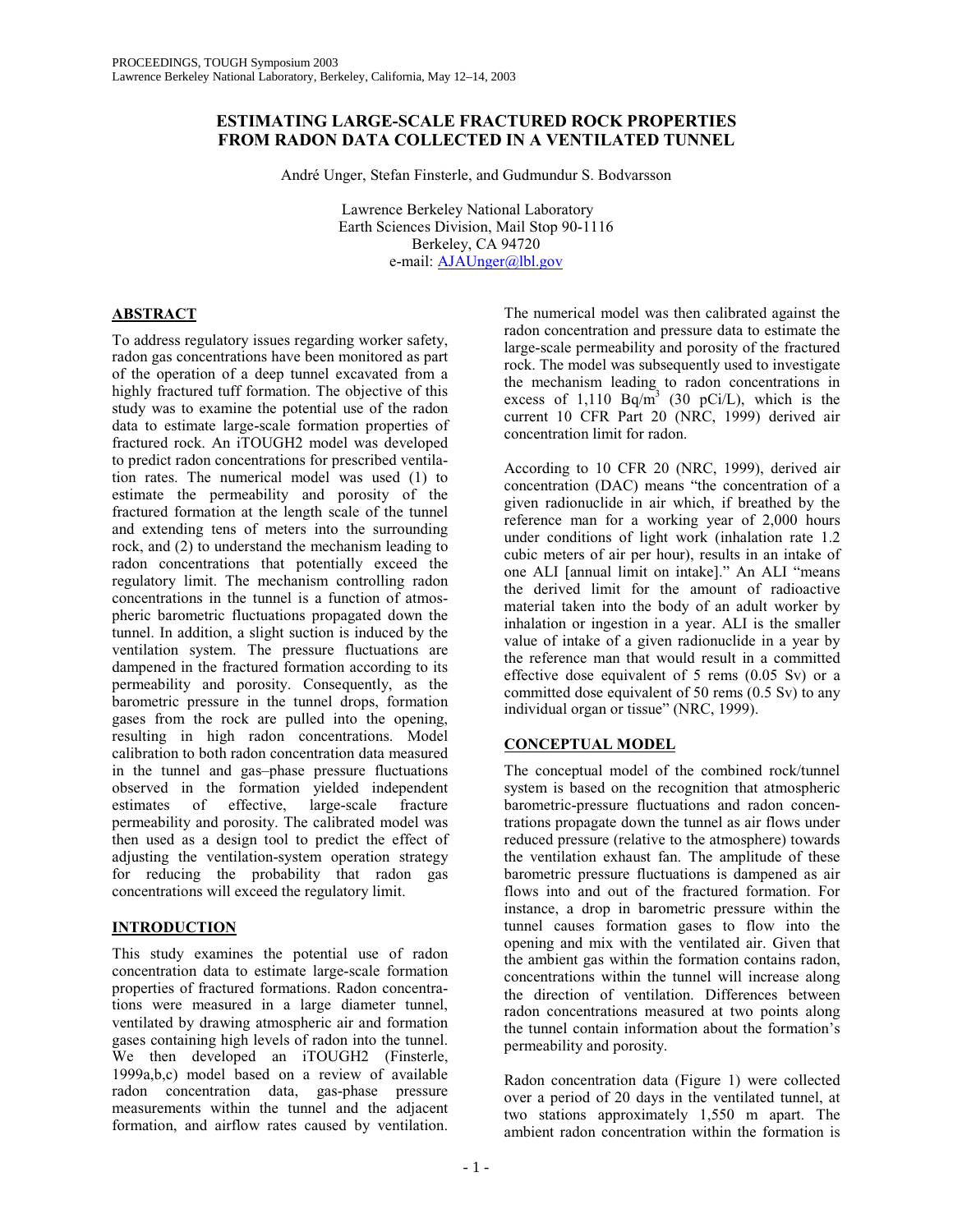$-2-$ 

estimated to be  $\sim$ 100,000 Bq/m<sup>3</sup>. As formation gas enters the tunnel and mixes with ventilated air, this high radon concentration is quickly diluted to a maximum value of 2,204  $Bq/m<sup>3</sup>$ . However, despite the considerable dilution, radon concentration levels still frequently exceed 1,110 Bq/m<sup>3</sup> over the 20-day period shown in Figure 1. Note that being exposed to  $1,110$  Bq/m<sup>3</sup> for a relatively short time period does not necessarily violate the safety standard put forth by 10 CFR 20 (NRC, 1999), as long as the DAC does not exceed that limit. The arithmetic mean concentration at the upstream and downstream ends over the 20 day period shown on Figure 1 (which we assume is analogous to the DAC) is  $443$  Bq/m<sup>3</sup> and 693 Bq/m<sup>3</sup>, respectively.

Pressure fluctuations were monitored at the land surface, in the tunnel, and within the formation approximately 18 m from the tunnel. As shown in Figure 2, the pressures in the tunnel closely track the surface signal (shifted by a constant value because of the lower tunnel elevation). Fluctuations in the rock, however, exhibit a smaller amplitude and a slight shift in time, caused by the dampening effect of the formation. This offset creates a pressure gradient and thus the driving force for gas exchange between the tunnel and the formation.

An additional data set needed for the modeling is the air velocity in the tunnel caused by the ventilation regime. As shown in Figure 3, the air velocity in the tunnel changes stepwise depending on the number of exhaust fans in operation. The mean ventilation rate was estimated as  $91 \text{ m}^3/\text{s}$ , affecting the dilution capacity of the atmosphere in the tunnel.

There appears to be a distinct correlation between the radon peaks and the time when ventilation was increased. Increasing ventilation also results in increased suction, drawing a pulse of formation gases into the tunnel. This effect is captured by the pressure data, which are prescribed as a time-varying boundary condition.



*Figure 1. Radon concentrations in ventilated tunnel measured at two locations 1550 m apart. Downwind concentrations are higher because of influx of formation gas.* 



*Figure 2. Gas pressure data measured at the land surface, in the tunnel, and in the formation near the tunnel* 



*Figure 3. Air velocity in the ventilated tunnel* 

#### **NUMERICAL MODEL**

A numerical model was developed using iTOUGH2 in combination with the flow and transport module EOS7r (Pruess, 1991; Oldenburg and Pruess, 1995). The physical processes relevant to the conceptual and numerical model presented here involve a two-phase gas-liquid system in which the water is immobile (at residual saturation) while the gas phase is mobile. The three components considered are air, water, and radon  $(^{222}Rn)$ . All three components can partition into the two phases. Given that the gas phase is the only mobile phase, advection of the three components only occurs in the gas phase. As radon is transported within the tunnel and the fractured formation, it decays with a half-life of 3.823 days.

We developed a cylindrical model, with the length axis oriented along the tunnel and the radial axis from the center of the tunnel into the formation. The model simulates a tunnel of 1,549 m in length. The outer radius of the model was assigned a distance of 66.45 m, where a pressure sensor indicates that barometric-pressure fluctuations are no longer influenced by the tunnel.

Figure 4 shows the mesh used in the numerical model, which consists of 3 nodes along the length axis (used to represent air flow down the tunnel) and 50 nodes along the radial axis of the model (used to resolve gas-phase flow and radon transport in the formation and into the tunnel).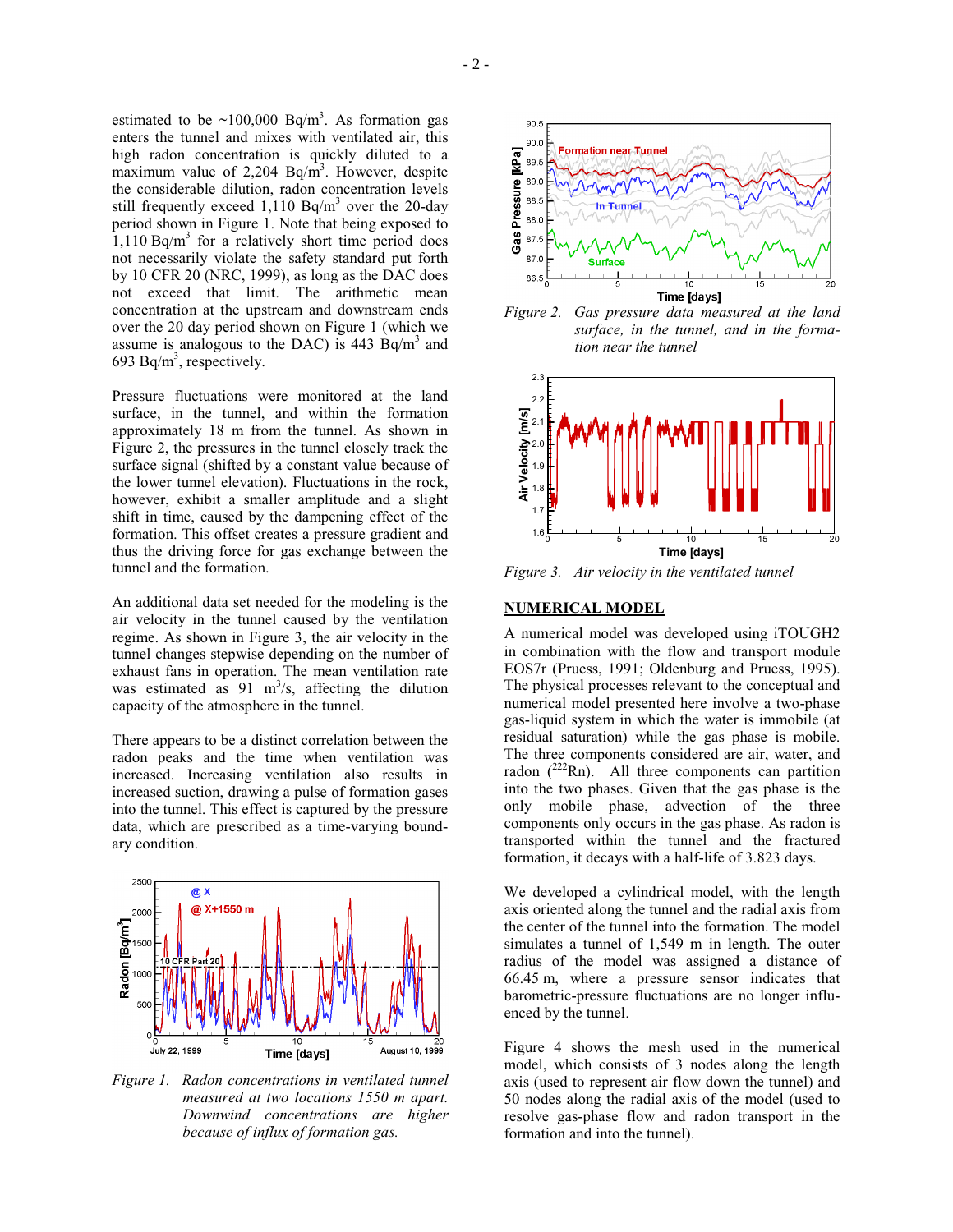

*Figure 4. Plan view of mesh used in the numerical model. Dots represent the centroids of the gridblocks.* 

This model is essentially one-dimensional, involving transient radial flow of air and transport of radon in the formation, as well as uniform mixing of the formation gas with the air in the ventilated tunnel. The geometric simplification of the model was based upon the observation that the rate of ventilated air flushes the entire volume between X and  $X + 1,549$ m every twenty minutes, whereas the wavelength of the radon peaks shown in Figure 1 are on the order of half a day. With this in mind, we conceptualized the tunnel as a simple mixing volume rather than a long tube requiring multiple nodes to discretize and resolve flow and transport along its length. The accuracy of this assumption was verified by calculating radon concentrations at  $X + 1,549$  m, using a variation of the model in which the tunnel was discretized into 100 nodes. Both the low- and high-resolution models yielded identical results, with the computational burden of the latter being orders of magnitude greater.

Nodes comprising the formation represented a single fracture continuum with a low water saturation of 0.05, which is considered immobile. Liquid water has been introduced only to obtain vapor saturated conditions in the gas phase. Nodes comprising the tunnel were assigned an artificially high permeability of  $1 \times 10^{-2}$  m<sup>2</sup> to limit pressure loss along the tunnel, while maintaining smooth convergence of the Newton iteration within TOUGH2.

Time-dependent gas pressures were specified along the radial perimeter of the model (outer boundary node); the constant radon concentration along the perimeter will be estimated as one of the adjustable parameters. Air was injected in the tunnel inflow boundary node at a predefined ventilation rate. The radon concentration of the injected gas phase followed the blue signal shown in Figure 1. At the outflow boundary node, time-varying gas pressures

were specified, following the barometric fluctuations shown measured in the tunnel (see Figure 2).

## **MODEL CALIBRATION**

Calibration of the numerical model was performed using iTOUGH2 (Finsterle, 1999a,b,c) with the Levenberg–Marquardt algorithm. Calibration targets included the pressure data measured 18 m from the tunnel wall (see red line in Figure 2) and the radon concentration data measured in the tunnel at  $X +$ 1,549 m (red line in Figure 1). Calibration was performed against data from Day 2 (July 22, 1999) to Day 10 (July 31, 1999), whereas data from Day 10 to Day 20 (August 10, 1999) were used for testing the predictive capabilities of the calibrated model.

Six parameters controlling the behavior of the physical model were estimated by iTOUGH2. These were the permeability and porosity of the fracture continuum, the ambient radon concentration in the formation, an independent pressure shift for both the pressure at the outer boundary and the pressures 18 m from the tunnel wall, and the ventilation rate. Here, we assumed that the datum of the pressure transducer in the tunnel is known reliably well, whereas the datum for the transducers in the formation is unknown or uncertain. The pressure shift also automatically corrects these data sets for a static gravity potential, so that they are evaluated at the same elevation in the physical model of the tunnel. The ventilation rate was estimated because of the difficulty in calculating the ventilation rate based upon point measurements of air velocity. *A priori* estimates of ventilation rate were based on multiplying the air velocity data (see Figure 3) by the cross-sectional area of the tunnel, with the mean ventilation rate equal to 91 m<sup>3</sup>/s.

Figure 5 shows the measured, calibrated, and predicted formation pressures and the radon concentrations in the tunnel. The calibrated and predicted pressure and radon signals show an accurate fit, with the greatest deviation occurring during the radon peaks. These peaks occur at the times when the greatest pressure differential occurs between the formation and the tunnel, and flow of formation gases into the tunnel is greatest.

In general, the flow of air is from the formation into the tunnel, owing to the slight pressure drop induced by the exhaust fans. The pressure drop was calculated to be on average 154 Pa. Flow reversals (i.e., flow from the tunnel into the formation) occur only after a sharp pressure increase in the tunnel. These flow reversals are of short duration and characterized by low radon concentrations in the tunnel (equal to the upstream concentration at X), which get pushed approximately 10 m into the formation. The highest radon concentration occurred at 13.75 days and was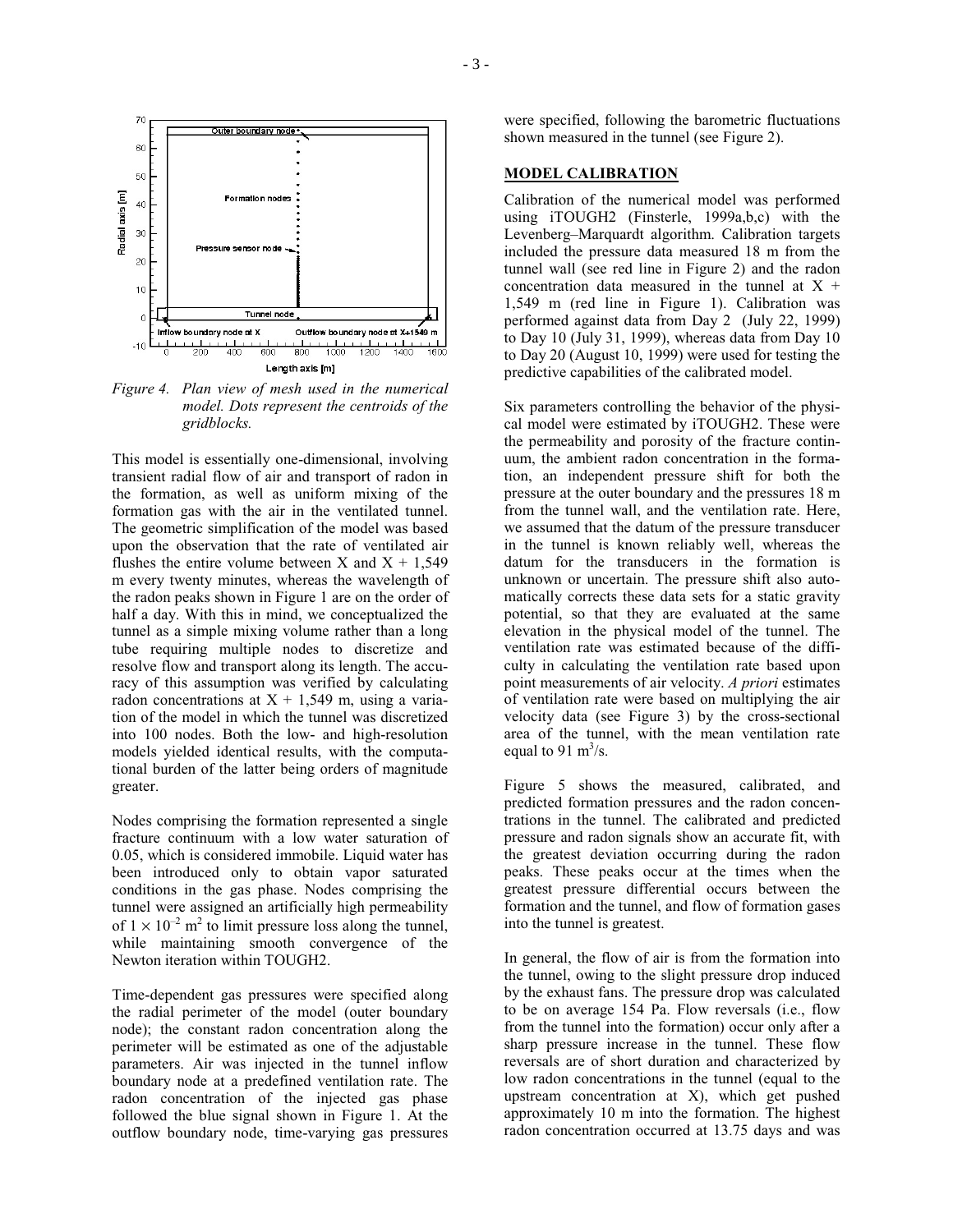driven by a pressure differential of 436 Pa between the pressure sensor in the rock and the tunnel. This peak was followed by a flow reversal at 15.25 days, driven by a pressure differential of only 18 Pa.



*Figure 5. Comparison between measured (symbols) and calculated (line) radon concentrations and gas pressures. Only the data between Days 2 and 10 were used for calibration.* 

Estimated parameters and their standard deviations, as well as the matrix of direct correlations between pairs of parameters, are provided in Tables 1 and 2, respectively. Permeability and porosity are relatively strongly correlated, as expected because the gas diffusivity (which contains both parameters) affects the attenuation and phase lag of the pressure signal (Ahlers et al., 1999):

$$
D_g = \frac{kP}{\phi\mu} \tag{1}
$$

Here, *k* is the gas permeability,  $\overline{P}$  is the average gas pressure (~88 kPa),  $\phi$  is the porosity, and  $\mu$  is the gas viscosity  $(\sim 1.8 \times 10^{-5}$  Pa⋅s). The permeability, ambient radon concentration, and ventilation rate are highly correlated, suggesting that the model is overparameterized and pointing to the possible nonuniqueness of the calibrated parameter set. This is reflected in the large standard deviations of the ambient radon concentration and ventilation rate. The strong correlation between these parameters supports the physical model representation of a relatively simple mixing problem, in which radon from the formation is diluted by the ventilated air in the tunnel. In this case, it is not reasonable to estimate the permeability of the formation, which controls the Darcy flux of the gas phase through the rock as well as the ambient radon concentration. When the Darcy flux of the gas phase and the ambient radon concentration are multiplied together, they yield the mass flux of radon into the tunnel. Independent measurement of the ambient radon concentration is required to uniquely determine permeability and porosity.

Finally, we increased the ventilation rate by a factor of 1.4 relative to the a priori mean ventilation rate. This scaling underlies the difficulty in estimating the ventilation rate from point measurements of air velocity. Ideally, this model calibration exercise should be restricted to estimating the permeability and porosity with *a priori* estimates of ambient radon concentration, the datum of the pressure transducers, and the ventilation rate known to a high degree of accuracy.

| Parameter                                     | Estimate | Standard<br>Deviation |
|-----------------------------------------------|----------|-----------------------|
| $log_{10}(permeability [m2])$                 | $-11.00$ | 0.12                  |
| $log_{10}(porosity$ [-])                      | $-3.47$  | 0.27                  |
| Ambient radon concentration $[Bq/m^3]$        | 110,000  | 28,000                |
| Pressure shift at observation sensor [Pa]     | $-260.0$ | 3.3                   |
| Pressure shift at outer boundary [Pa]         | 346.0    | 5.2                   |
| Rate of ventilated air (mean value) $[m^3/s]$ | 127.0    | 26.5                  |

*Table 1. Mean and standard deviations for the six estimated parameters in the physical model*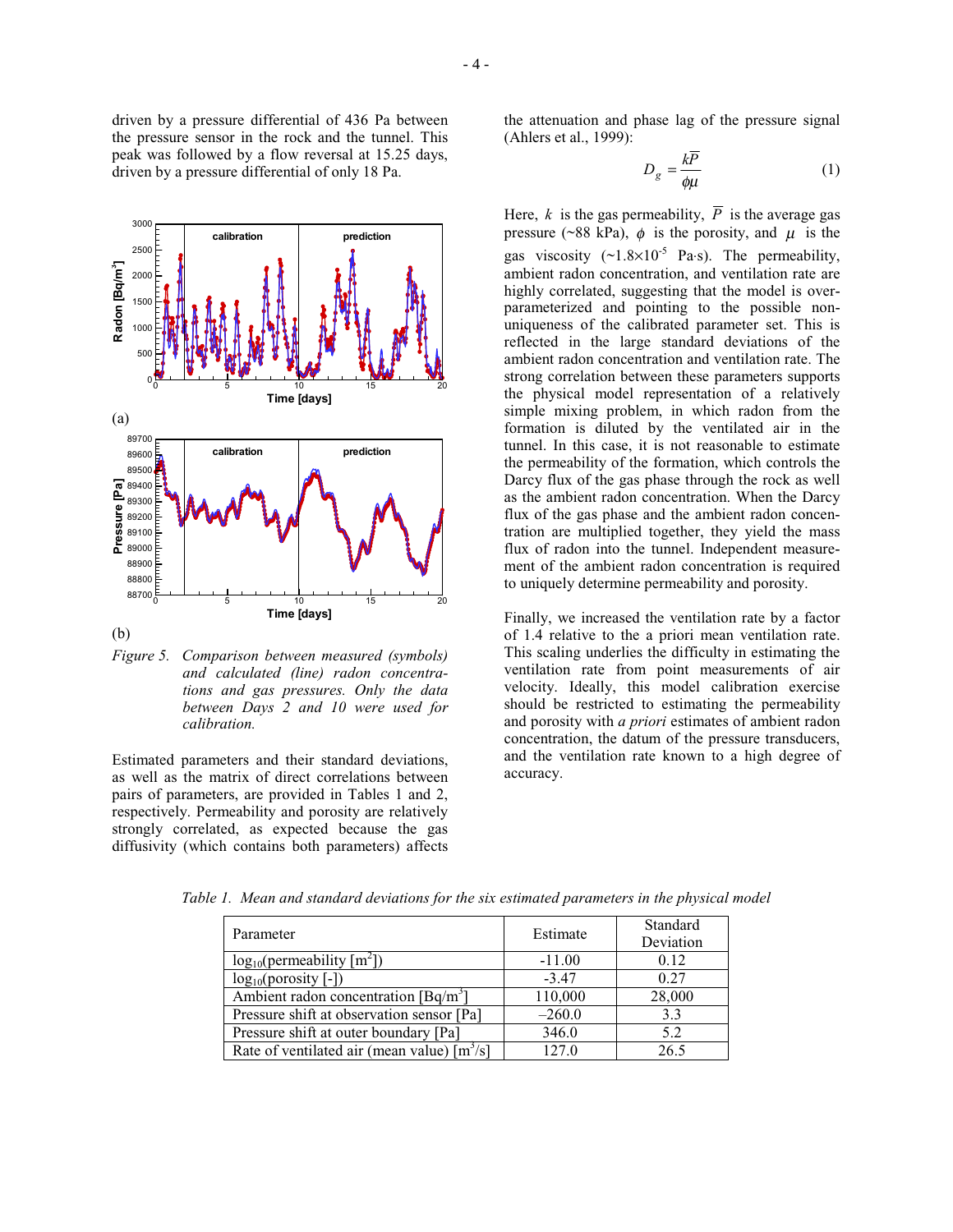|                                   | Log <sub>10</sub> | Log <sub>10</sub> | Radon   | Observation | Boundary | Ventilation |
|-----------------------------------|-------------------|-------------------|---------|-------------|----------|-------------|
|                                   | (Perm.)           | (Porosity)        | Concen. | Pressure    | Pressure | Rate        |
| Log <sub>10</sub> (Permeability)  | L.00              | 0.89              | $-0.99$ | 0.00        | $-0.45$  | 0.99        |
| $Log10$ (Porosity)                | 0.89              | 1.00              | 0.88    | $-0.01$     | 0.41     | $-0.89$     |
| Radon Concentration               | $-0.99$           | 0.88              | 1.00    | 0.00        | $-0.44$  | 0.99        |
| <b>Shift Observation Pressure</b> | 0.00              | $-0.01$           | 0.00    | 1.00        | $-0.85$  | 0.00        |
| <b>Shift Boundary Pressure</b>    | $-0.45$           | 0.41              | $-0.44$ | $-0.85$     | 1.00     | 0.44        |
| <b>Ventilation Rate</b>           | 0.99              | $-0.89$           | 0.99    | 0.00        | 0.44     | 1.00        |

*Table 2. Matrix of direct correlations for the six estimated parameters* 

A unique contribution from the joint inversion of the gas pressure and radon data is the relatively independent estimation of fracture permeability and porosity. This is visualized in Figure 6, which shows contours of the objective function as a function of permeability and porosity when both radon and pressure data are used for the inversion. The objective function is primarily determined from radon data residuals and is significantly less sensitive to pressure data. In particular, the minimum of the objective function indicates that the permeability estimate is well constrained (with a standard deviation of  $log_{10}$  (*k* [m<sup>2</sup>]) of 0.12), whereas the standard deviation for  $log_{10}$ -porosity is 0.27, i.e., only an order-of-magnitude estimate of porosity can be obtained.



*Figure 6. Contours of objective function in the parameter space spanned by log10(k [m<sup>2</sup> ]) and log10(*φ*), showing a unique minimum.* 

The estimated effective permeability is larger than values determined from small-scale air-injection tests performed in the same formation (Freifeld, 2001). This is a result of the large support scale of the concentration and pressure data collected in the tunnel, which tends to capture larger conductive features usually missed by smaller-scale tests such as those conducted by Freifeld (2001). Moreover, the permeability estimated from radon concentration data reflects the transport process, which may be different from the flow process reflected in pressure data. The transport of radon is expected to be preferentially channeled in the larger-aperture, kinematically connected fractures. This subset of fractures would have a higher permeability and smaller porosity relative to the total fracture network. In contrast, propagation and dampening of gas pressure fluctuations is a diffusive process that occurs in all of the connected fractures, including dead-end fractures that do not participate in radon transport. Estimates based on pressure data alone yield a lower net permeability and higher porosity.

### **DESIGN OF VENTIATION REGIME**

In this study, we examine the ventilation regime with the goal to minimize the probability that concentrations exceed 1,110  $Bq/m<sup>3</sup>$  of radon at any position within the tunnel. This could easily be achieved by overpressurizing the tunnel relative to the formation by reversing the fans, which would ensure that the tunnel contains radon-free atmospheric air. In this study, we assume that the current ventilation method of underpressurizing the tunnel will be continued.

We assume that the observed pressure fluctuations over the twenty-day period represent a stationary realization of the general, stochastic barometric signal. Then, we can interpret the difference in radon concentration levels between the two locations shown in Figure 1 as the gain in radon along a 1,549 m section of the tunnel, given a stochastic barometricpressure signal caused by atmospheric conditions. For a given fracture permeability, porosity, ambient radon concentration, and ventilation rate, there is a probability of 0.06 that radon concentration at the inflow boundary X exceeds  $1,110$  Bq/m<sup>3</sup> over the twenty-day observation period. At the downstream end of the section (at  $X + 1,549$  m), the probability of exceeding a level of 1,110 Bq/m<sup>3</sup> increases to 0.22, reflecting a gain of radon over the 1,549 m length of the tunnel.

The calibrated model was used as a ventilationsystem design tool by calculating the ventilation rate needed to reduce the probability that radon concentrations will exceed  $1,110$  Bq/m<sup>3</sup> at a given position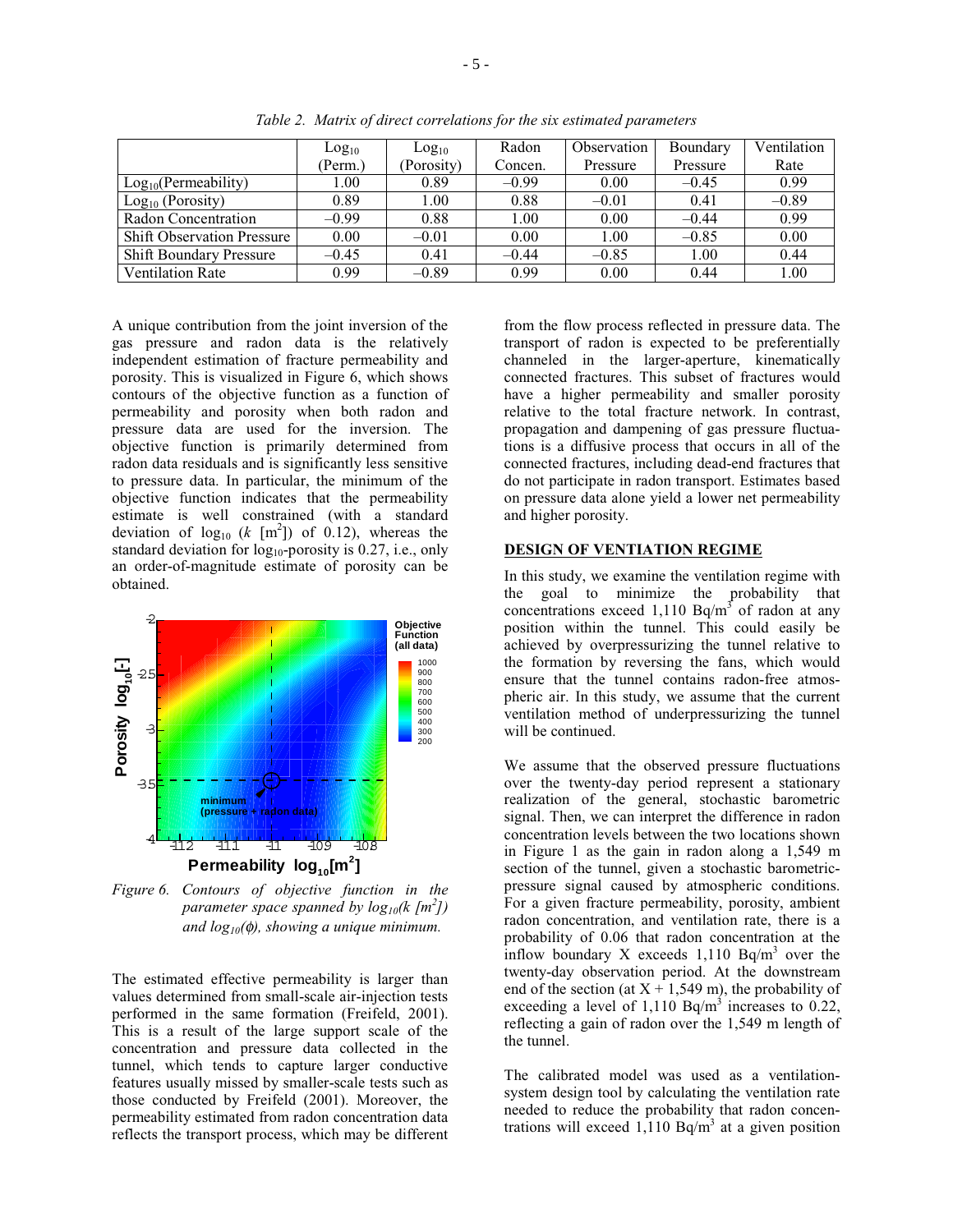along the tunnel. Radon concentrations were calculated at  $X + 1,549$  m for three different ventilation rates:  $127 \text{ m}^3/\text{s}$  (which was obtained from the calibrated model),  $254 \text{ m}^3\text{/s}$ , and  $64 \text{ m}^3\text{/s}$ , with the latter two rates obtained by doubling and halving the calibrated rate, respectively. Increasing the ventilation rate enhances the pressure gradient and thus increases the absolute influx of radon. However, the dilution effect in the tunnel outweighs the increased radon influx, resulting in overall lower radon concentrations, as shown in Figure 7.



*Figure 7. Predicted radon concentrations at X + 1,549 m for three different ventilation rates.* 

In order to calculate radon concentrations and exceedence probabilities at any point in the tunnel, we calculated the average gain in radon concentration per meter of tunnel. For this calculation, a zero radon concentration was prescribed at the inflow boundary node, representing air from outside the tunnel. Furthermore, we assumed that the pressure differential between the ambient atmospheric pressure and the formation is proportional to the ventilation rate. Finally, the simulated gain in radon concentration is divided by the 1,549 m length of the tunnel section used in the calibrated model, to yield the radon gain per meter of tunnel. Figure 8 shows the probability of exceeding a certain radon concentration level at the end of a 5 km long tunnel. Here, the exceedence probability is defined as the fractional time that radon concentrations are higher than  $1,110$  Bq/m<sup>3</sup>. The probability is obtained by scaling the radon gain per meter by a factor of 5,000 and calculating the percentage of time during the twenty-day period when the radon concentration exceeded 30 pCi/L.

The exceedence probability is shown for a ventilation rate of 127  $m^3/s$  as a function of permeability and ambient radon concentration, which are two sensitive but uncertain parameters. As is obvious from Figure 6, porosity has a limited impact on the predicted radon concentrations (and pressures). The dashed box shown in Figure 8 defines the 95% confidence interval for the estimated permeability and ambient radon concentrations. The exceedence probability increases dramatically as the permeability and ambient radon concentration deviate above the

estimated values. Increased permeability or ambient radon concentration yields a larger mass flux of radon into the tunnel. This increase in the mass flux of radon then causes a corresponding increase in the exceedence probability.



*Figure 8. Probability of exceeding a radon concentration of 1,110 Bq/m3 as a function of permeability and ambient radon concentration.* 

#### **SUMMARY AND CONCLUSIONS**

We developed a simple conceptual and numerical model from available radon concentration measurements in a ventilated tunnel—as well as barometric pressure fluctuations in the tunnel and within the adjacent fractured rock. Our model was based on the hypothesis that atmospheric barometric fluctuations propagate down the tunnel along with ventilationinduced air flow. The amplitudes of these barometric fluctuations are dampened as air flows through the fractured formation. A drop in barometric pressure causes formation air to flow into the tunnel, where it mixes with the ventilated air. Because ambient gas within the formation has a significantly higher radon content, gas flowing from the rock into the tunnel causes a rise in radon concentrations within the ventilated air.

Calibration of the numerical model to the available radon and pressure data confirmed the hypothesis regarding the mechanism controlling radon concentrations in the tunnel. Calibration also allowed the estimation of effective parameters representative of a large section of fractured rock. Furthermore, the radon data suggest that transport of radon is preferentially focused within the larger aperture fractures, yielding a higher permeability and lower porosity relative to values obtained from the pressure data only.

Measured and predicted radon levels within the tunnel periodically exceed a level of  $1,110$  Bq/m<sup>3</sup>.